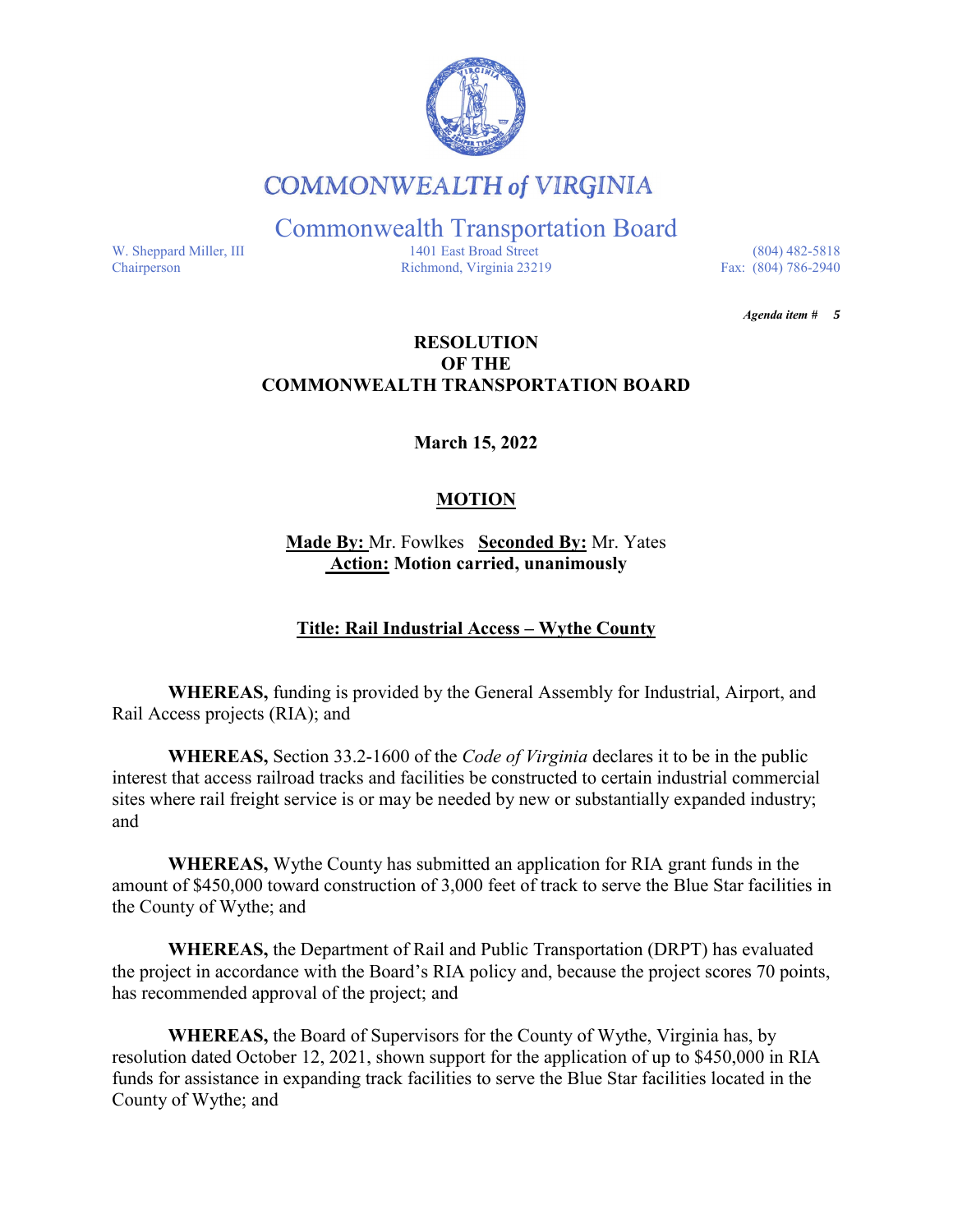Resolution of the Board Rail Industrial Access—County of Wythe March 15, 2022 Page 2 of 2

**WHEREAS**, Norfolk Southern Railroad, by letter dated December 15, 2021, has indicated its support for the project and has agreed to serve the facility; and

**WHEREAS,** the funding request falls within the intent of Section 33.2-1600, and because the project is in accordance with the provisions of the Board's policy on the use of Industrial Access Railroad Track funds, funding may be allocated to this project; and

**WHEREAS,** the Board believes that this project is for the common good of a region of the Commonwealth and serves a public purpose;

**NOW THEREFORE, BE IT RESOLVED**, that the Board hereby approves that \$450,000 of the RIA Fund be provided to construct approximately 3,000 linear feet of track subject to the following requirements:

- 1. All necessary right of way and utility adjustments must be provided at no cost to the Commonwealth.
- 2. All costs above the \$450,000 RIA grant must be borne by Wythe County or sources other than those administered by DRPT.
- 3. Execution of an agreement acceptable to the Director of DRPT.
- 4. Execution of a contractual commitment by Wythe County to maintain the track and make repayment of any costs related to the future relocation or removal of such track and facilities, in form acceptable to the Director of DRPT.

####